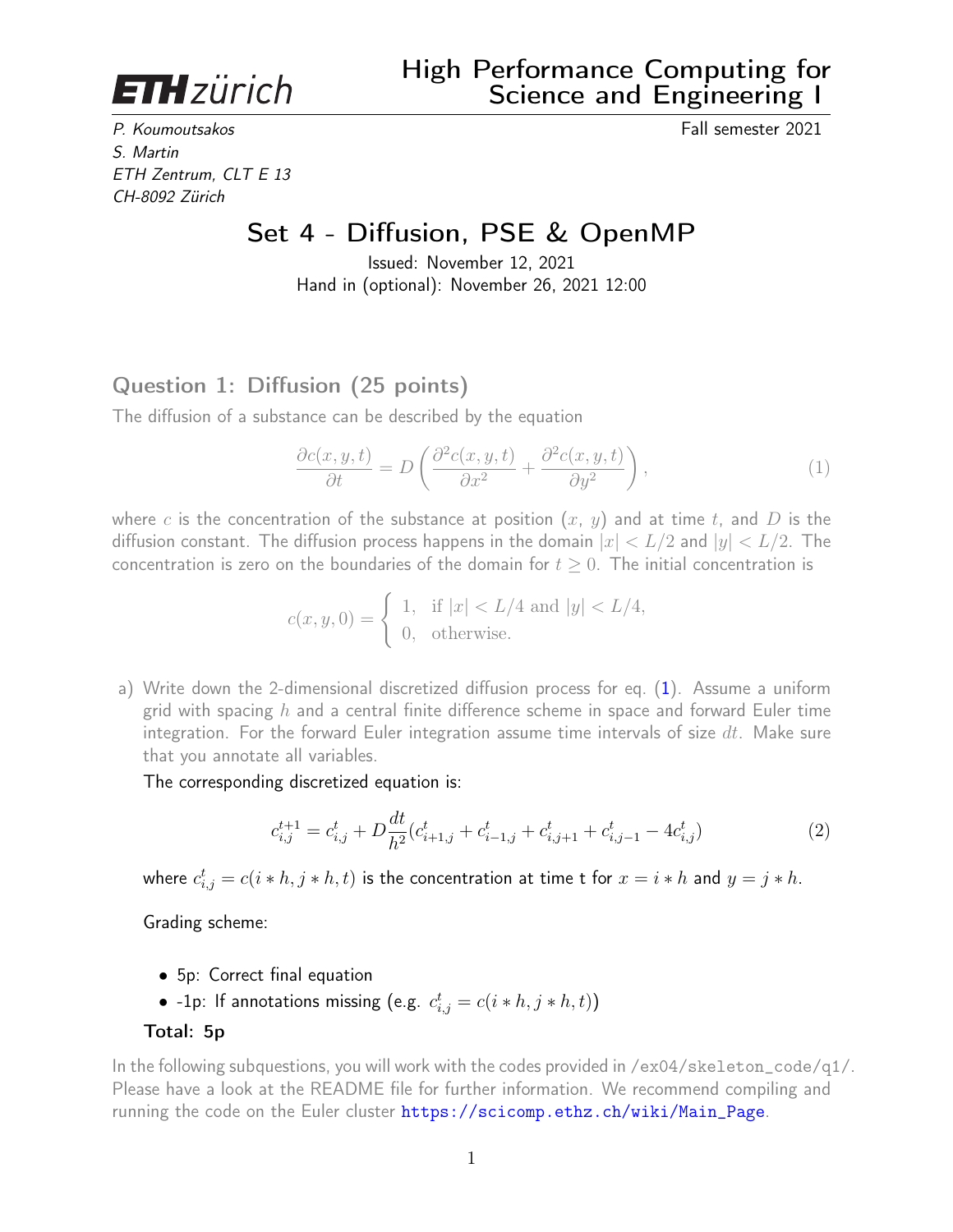b) Based on the discretization found in the previous subquestion, find the maximal timestep dt using the von Neumann stability analysis. Replace the hardcoded timestep ( $t = 0.0001$ ) in the code with your solution.

We assume a solution of the form  $c_{i,j,t}=\rho^t e^{ikx_i}e^{ikx_j}=\rho^t e^{ik(x_i+x_j)}$  and apply this to the discretization

$$
\rho^{t+1}e^{ik(x_i+x_j)} = \rho^t e^{ik(x_i+x_j)} + D\frac{dt}{h^2}\rho^t(e^{ik(x_i+h+x_j)} + e^{ik(x_i-h+x_j)} + e^{ik(x_i+x_j+h)} + e^{ik(x_i+x_j-h)} - 4e^{ik(x_i+x_j)} )
$$
  
= 
$$
\rho^t e^{ik(x_i+x_j)} + D\frac{dt}{h^2}\rho^t(2e^{ik(x_i+h+x_j)} + 2e^{ik(x_i-h+x_j)} - 4e^{ik(x_i+x_j)} ).
$$

Dividing both sides by  $\rho^t e^{ik(x_i+x_j)}$  gives

$$
\rho = 1 + \frac{Ddt}{h^2} (4\cos(kh) - 4) .
$$

For stability we must have  $|\rho|$  < 1. This yields the upper bound

$$
dt_{max} = \frac{h^2}{4D}
$$

The implementation can be found in solution\_code/q1/diffusion.cpp.

Grading scheme:

Inside advance:

- 2p: Correct initial assumption and replacement.
- 1p: Solving for  $\rho$ .
- 1p: Finding  $\rho_{max}$ .
- 1p: Implementation.

#### Total: 5p

c) Based on the discretization found in the first subquestion, provide a cache-friendly implementation of the diffusion equation in the method advance. I.e. avoid copying of memory if possible and mind the access patterns of the memory. Blocking must not be implemented.

The implementation can be found in solution\_code/q1/diffusion.cpp.

#### Grading scheme:

Inside advance:

- 3p: Correct implementation of diffusion
- 1p: Efficient memory access scheme inside for loops in order to benefit from data locality.
- 1p: Avoid copying memory of c\_tmp into c but instead use std::swap or similar.

#### Total: 5p

d) Plot the total concentration as a function of time for  $t \in [0, 0.5]$  using  $D = 1$ ,  $L = 2$  and  $N = 100$ . The concentration can be read from the file diagnostics.dat (column 0 and 1). Qualitatively explain the behaviour of the graph in less than 3 sentences, is this result expected?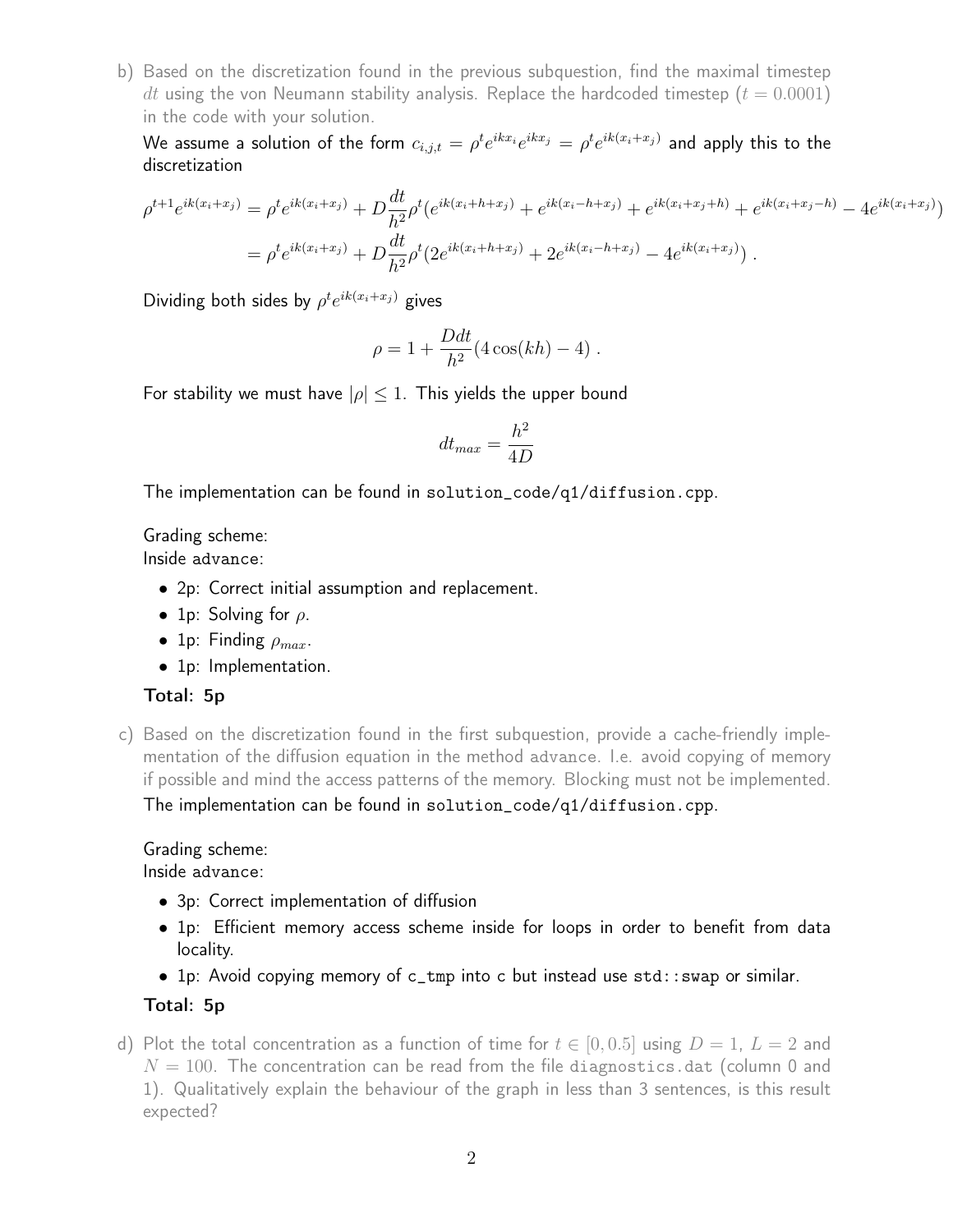An exemplary plotting script can be found in solution\_code/q1/plotdiagnostics.py. The total concentration decreases over time because of the implied boundary conditions. The concentration outside the domain is zero, and since the concentration diffuses from high to low, the particles exit the domain of interest.

Grading scheme:

Plotting:

- 2p: Correct behaviour of graph, graph visible for  $t \in [0, 0.5]$ , x-axis and y-axis labelled, x and y-axis ticks visible and value range clear.
- -1p: Deduct one point if plot not complete (e.g. range is cut-off, or labels missing, or value range not clear).

Explanation:

• 1p: For correct argument.

### Total: 3p

e) Parallelize the diffusion process (your implementation from subquestion 1c) in the method advance using OpenMP.

The implementation can be found in solution\_code/q1/diffusion.cpp.

Grading scheme:

Inside advance:

• 2p: #pragma omp parallel for around outer loop (or similar). Consider cachefriendliness of your parallelizaition approach.

# Total: 2p

f) Parallelize the integration of the concentration (marked with TODO in compute\_diagnostics) and the calculation of the histogram (marked with TODO in the method compute\_histogram) using OpenMP.

The implementation can be found in solution\_code/q1/diffusion.cpp.

### Grading scheme:

Inside compute\_diagnostics:

• 1p: Correct reduction of variable amount (e.g. #pragma omp parallel for reduction(+:amount), or manual reduction with critical section, or similar).

Inside compute\_histogram:

- 2p: Correct reduction of variables max\_c and min\_c (e.g. #pragma omp parallel for reduction(m or manual reduction with critical section, or similar).
- 2p: Fully parallel histogram computation (e.g with local histogram computation and parallel reduction of local histograms, or with a user declared reduction operator on the histogram vector, or similar).

### Total:5p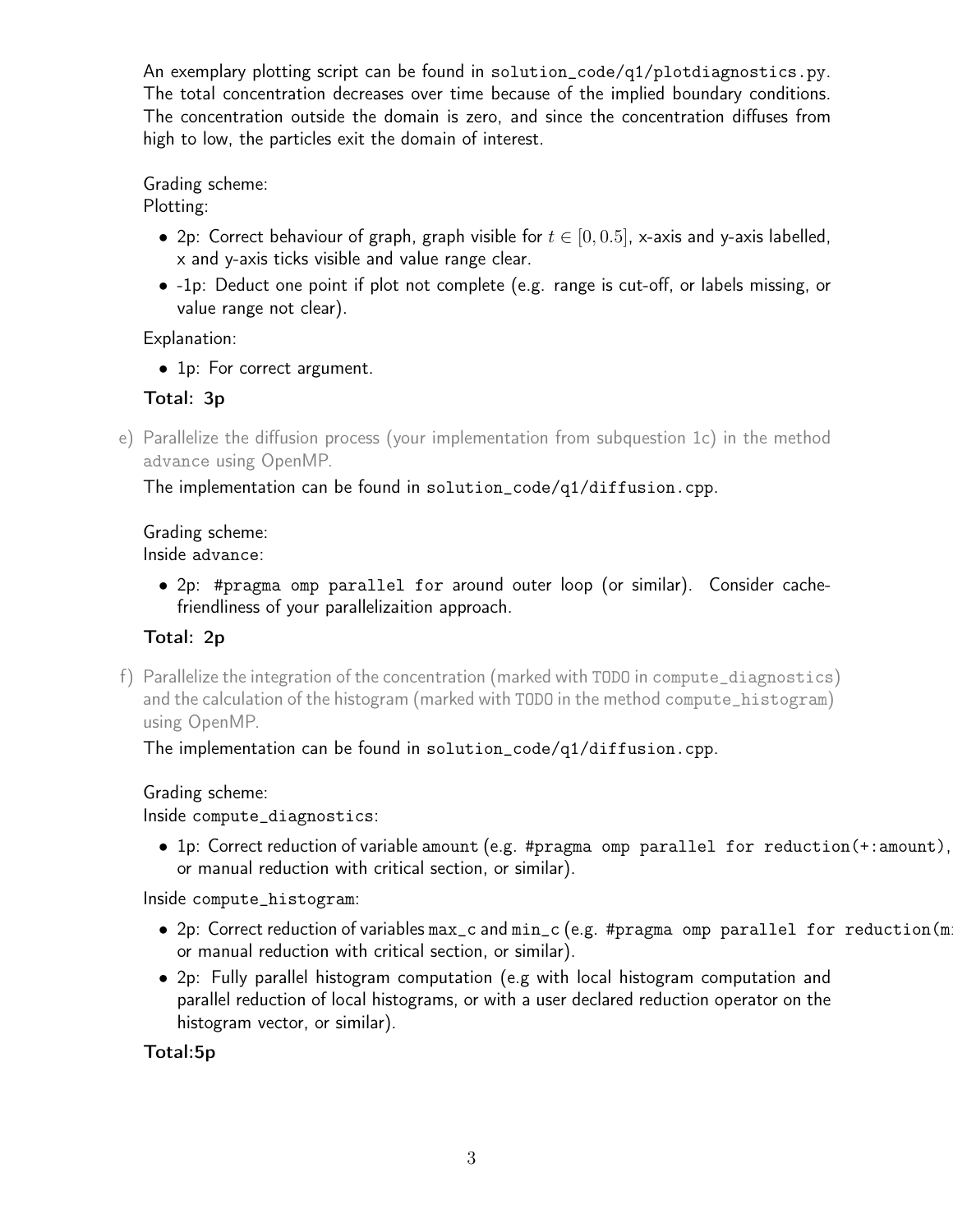## Question 2: Particle Strength Exchange (20 points)

Consider the diffusion equation eq.  $(1)$  from the previous exercise. We want to utilize the particle strength exchange (PSE<sup>[1](#page-0-1)</sup>) method to solve this diffusion problem. Instead of discretizing the field  $c(x, y, t)$  on a grid, we will use a collection of N particles. A particle represents a small "volume" of the field and is defined by its position  $x_i$  and field value  $\phi_i = \pi_i(t)$ . In this exercise, we assume the volume of each particle is equal  $V_i=V_{total}/N=L^2/N$ . We rewrite eq.  $\bf(1)$  $\bf(1)$  as a system of equations on particles:

<span id="page-3-0"></span>
$$
\frac{\partial \phi_i}{\partial t} = \frac{D}{\epsilon^2} \sum_{j=1}^N V_j (\phi_j - \phi_i) \eta_{\epsilon}(x_j - x_i) , \qquad (3)
$$

where  $\eta_e(r)$  is a kernel representing the Laplacian operator, and  $\epsilon$  a scale constant. In this exercise we consider the following kernel:

<span id="page-3-1"></span>
$$
\eta_{\epsilon}(\mathbf{r}) = \frac{4}{\epsilon^2 \pi} e^{-\frac{1}{\epsilon^2}|r|^2}.
$$
\n(4)

Assume the same initial and boundary conditions as in the previous exercise.

In the following subquestions, you will work with the codes provided in /ex04/skeleton\_code/q2/. Please have a look at the README file for further information. We recommend compiling and running the code on the Euler cluster.

- a) You are given a skeleton code that initializes the particle positions and values. Get familiar with the skeleton code. Use make run and make plot to run the code and the scripts. No solution. Total: 0p
- b) Extend the provided skeleton code to compute the right-hand side of eq. [\(3\)](#page-3-0) using eq. [\(4\)](#page-3-1) for the kernel  $\eta_\epsilon$ . Reuse pair-wise quantities and reduce the number of operations. Implement the forward Euler scheme for the integration of the eq. [\(3\)](#page-3-0).

The implementation can be found in solution\_code/q2/pse2d.cpp. The forward euler scheme is implemented as:

$$
\phi_i \leftarrow \phi_i + \delta t \cdot RHS_i.
$$

Note that all  $RHS_i$  must be computed before updating any  $\phi_i$  and that the particles on the boundaries are not updated.

Grading scheme:

- 2p: Correct Gaussian kernel.
- 2p: Correct nested for-loops.
- -1p:  $N^2$  operations, not reusing calculations.
- 1p: Correct Euler scheme.
- -1p: If particles on boundaries updated.

#### Total: 5p

c) Considering the domain size and the number of particles, what is qualitatively the distance h between neighboring particles? Parameter  $\epsilon$  determines the spread of the kernel. Run the code for different values of  $\epsilon$ . Experiment with

<sup>&</sup>lt;sup>1</sup>see lecture website for supplementary information on PSE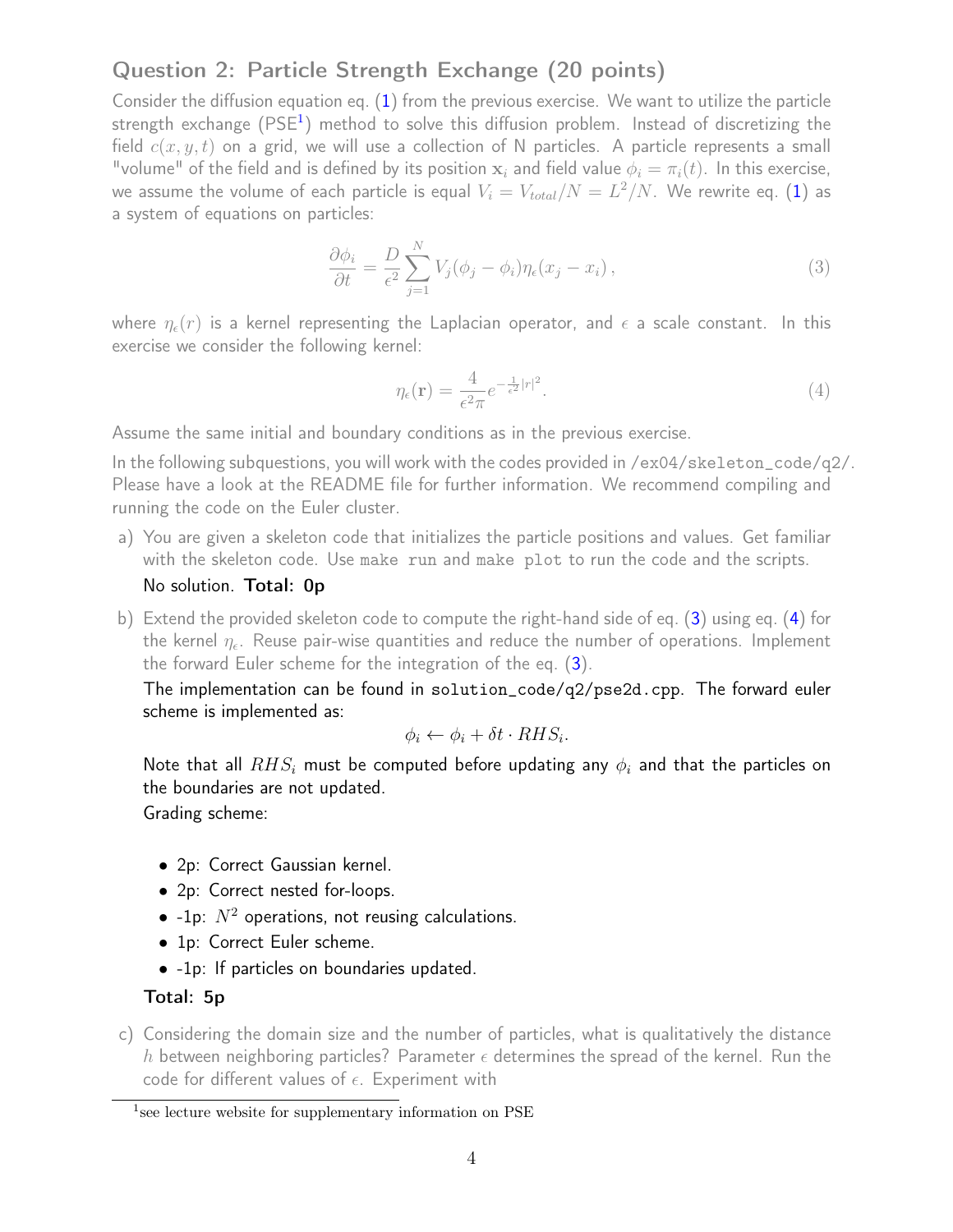- $\bullet \epsilon \ll h$ ,
- $\epsilon \approx h$ .
- and  $\epsilon >> h$ .

What do you observe for different cases? You can visualize the output of your runs with make plot.

make prot.<br>The distance  $h$  is approximately  $h \approx L/\sqrt{N}$  as we distribute  $\sqrt{N}$  particles uniformly along each dimension. If  $\epsilon \ll k$ , the kernel fades out too quickly and there is no interaction between the particles. If  $\epsilon >> h$ , the kernel is so wide that it does not even differentiate particles according to their distance. In practice it means that all particles initially set to  $\phi_i = 0$  will increase at the same rate, independent on their position, and all particles initially set to  $\phi_i = 1$  will decrease at the same rate. The case  $\epsilon \approx h$  shows the desired behavior of the diffusion kernel.

Grading scheme:

- 2p: Correct estimate  $h$
- 3p: Correct argumentation (1p each)

#### Total: 5p

d) Parallelize the timestep method using OpenMP. For this, you need to modify the Makefile and include the library in your source code.

The implementation can be found in solution\_code/q2/pse2d.cpp. Grading scheme:

- 1p: Correct makefile adaption, correct include
- 4p: Correct  $#$ pragma omp parallel for  $(2 \text{ times}, 2p \text{ each}),$
- -1p: If atomic operation missing in inner loop (and pair-wise calculation implemented).

### Total: 5p

e) Measure and plot the runtimes of your programs (diffusion and PSE) using 1...12 threads. For benchmarking on the Euler cluster, you can run make stat in an interactive shell or launch a job with make statjob (or make statjobfull). For plotting the runtimes run make plotstat. Answer the following: Which code (diffusion or PSE) scales better and how do you measure that? Do you consider strong or weak-scaling?

We consider strong-scaling as the number of processes are increased whilst the problem size remains constant. The PSE program scales better, although its slower (which is irrelevant, the programs are not even solving the same problem). For the PSE code we observe a speedup > 4 for 12 threads, whereas in the diffusion code we observe a speedup of  $\approx 2.5$ . Note that your answer may vary based on your implementation, the compiler, hardware and if other processes were running on the same node.

Grading scheme:

- 2p for the plots (1p each)
- 1p strong-scaling
- 1p correct observation
- 1p justification

Total: 5p